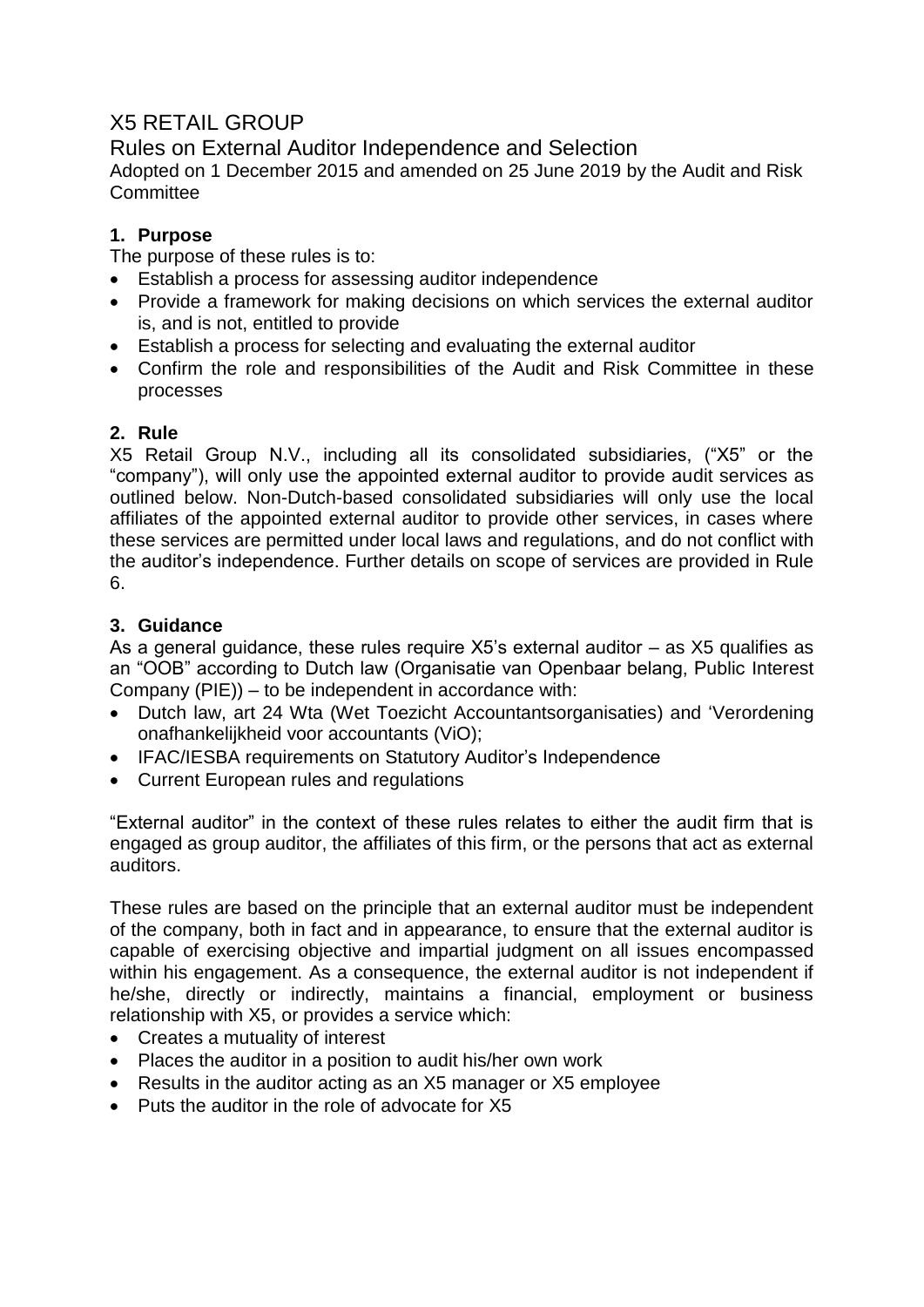## **4. Role of Audit and Risk Committee**

The function of the Audit and Risk Committee is to assist the Supervisory Board in fulfilling its oversight responsibilities, including assessing the qualifications, performance and independence of the external auditor.

The Audit and Risk Committee determines the rules for auditor selection and evaluation, and

recommends that the external auditors be proposed for shareholder approval in accordance with the Articles of Association. Every four years, the Audit and Risk Committee evaluates and, where appropriate, recommends the replacement of the external auditors. The Audit and Risk Committee is therefore involved in the decisionmaking process relating to the selection and appointment of the external auditor, as well as the appropriate compensation for audit and audit related services. In addition, the Audit and Risk Committee approves audit, audit related and any permitted nonaudit services for non-Dutch subsidiaries in line with this policy. The independence of the external auditor is reviewed annually.

### **5. Appointment and assessment of external auditor**

The appointment of the external auditor is a definite appointment for a maximum period of ten (10) fiscal years. The Audit & Risk Committee advises the Supervisory Board regarding the external auditor's nomination for appointment / re-appointment or dismissal and prepares the selection of the external auditor. On an annual basis, the Audit & Risk Committee advises the Supervisory Board on the functioning and independence of, and the developments in, the relationship with the external auditor.

This assessment includes the Audit and Risk Committee's consideration of the:

- Effectiveness of the external auditor, including whether the external auditor selected is in the best interest of the company and its shareholders and why
- Independence of the external auditor, including any breaches that have occurred since the prior review and how they have been mitigated
- Type and extent of non-audit services being provided by the external auditor and why the Audit and Risk Committee concluded that these were appropriate to obtain from the auditor
- Fees paid to the external auditor for audit and non-audit services and whether they are appropriate
- Length of continuous tenure of the audit firm, the date of the last tender, and whether the audit should be put out for tender
- Audit and Risk Committee's involvement in the selection of the auditor's lead engagement partner and any other information about how they manage audit partner rotation

Based on this assessment, the Supervisory Board determines its nomination for the (re-)appointment of the external auditor to the General Meeting of Shareholders of X5 Retail Group N.V. Every three (3) years, the Audit and Risk Committee conducts a robust assessment of the external auditor's functioning and independence.

Should the Supervisory Board propose not to continue the appointment of the existing external auditor, a tender process will be started to select a new external auditor. For the selection of a new external auditor, the Management Board shall advise the Audit and Risk Committee, who in turn will advise the Supervisory Board. The Supervisory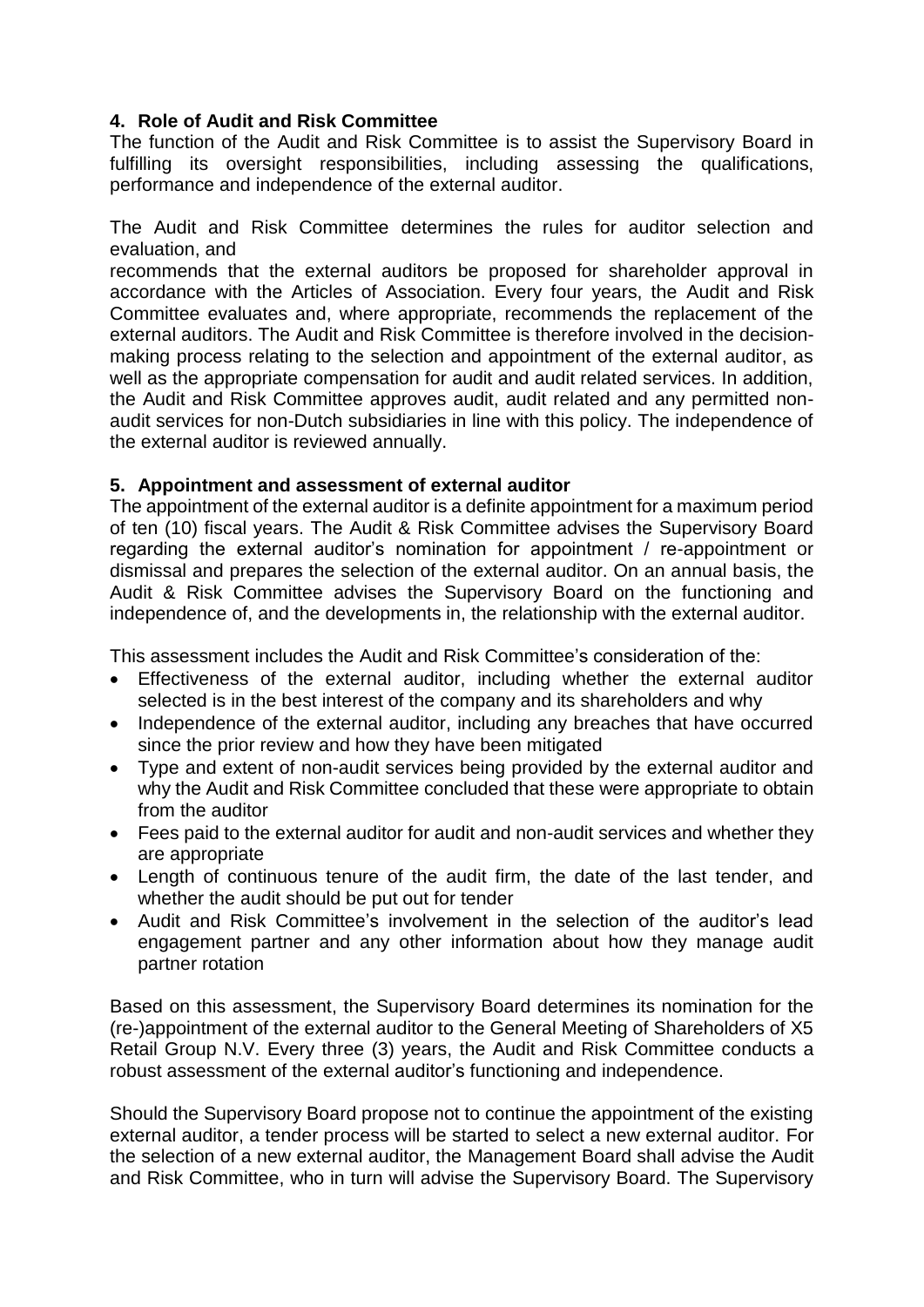Board selects and recommends the appointment of the new external auditor to the General Meeting of Shareholders.

## **6. Services provided by external auditor**

The external auditor can only provide audit services for the company as listed below. Audit services are defined as:

- Statutory audit of the company, of the company's consolidated financial statements, and of the company's subsidiaries
- Audit or review of (interim) financial statements (including carve-out and special purpose financial statements)
- Providing assurance with regard to other aspects of annual reporting, such as corporate governance, risk management and corporate social responsibility
- Providing assurance and reporting on results of research for fact justification for regulatory bodies and/or tax authorities
- Any other statutory task related to audit, which by law is imposed on the external auditor or the audit firm (e.g. grant statements)
- Provision of assurance and report of factual findings requested by third parties (e.g. comfort letters)

And, only if and when requested by the Supervisory Board and/or the Audit and Risk Committee, and as part of their regular activities:

• Providing assurance and report of factual findings (e.g. in the fields of internal control, mergers and acquisitions, tax position and structures, and fraud)

In addition to these audit services provided to the company, X5's external auditors' foreign local affiliates outside the EU are able to provide audit related and permitted non-audit services<sup>1</sup> for non-Dutch subsidiaries, if and as far as these services:

- do not conflict with the auditor's independence;
- may be mandated to the local statutory auditor under local laws and regulations, and;
- the maximum non-audit fees that the external auditor of the company can bill in any one year is set at 70% of the audit fees charged during the same fiscal year in which the non-audit services are provided; this maximum may be exceeded taking into account the specific circumstances of the proposed engagement, subject to the prior approval of the Audit and Risk Committee.

## **7. Audit and Risk Committee pre-approval of services**

The Audit and Risk Committee pre-approves the engagement of the external auditor, and or its affiliates, for all of the abovementioned audit, audit related and non-audit services. The Head of the Corporate Audit Department and/or the CFO can provide clarification as to whether requested services from the external auditor, and or its affiliates, fall under the above categories. The approval responsibilities may not be delegated to management, and the procedure will provide for timely information on each service to the Audit and Risk Committee.

Requests for non-audit services are subject to a mandatory tender procedure. The participation of the external auditor in any such tender is subject to the prior approval of the Audit and Risk Committee. The Audit and Risk Committee will not decide upon

1

<sup>1</sup> Audit related and permitted non-audit services are described in Annex A.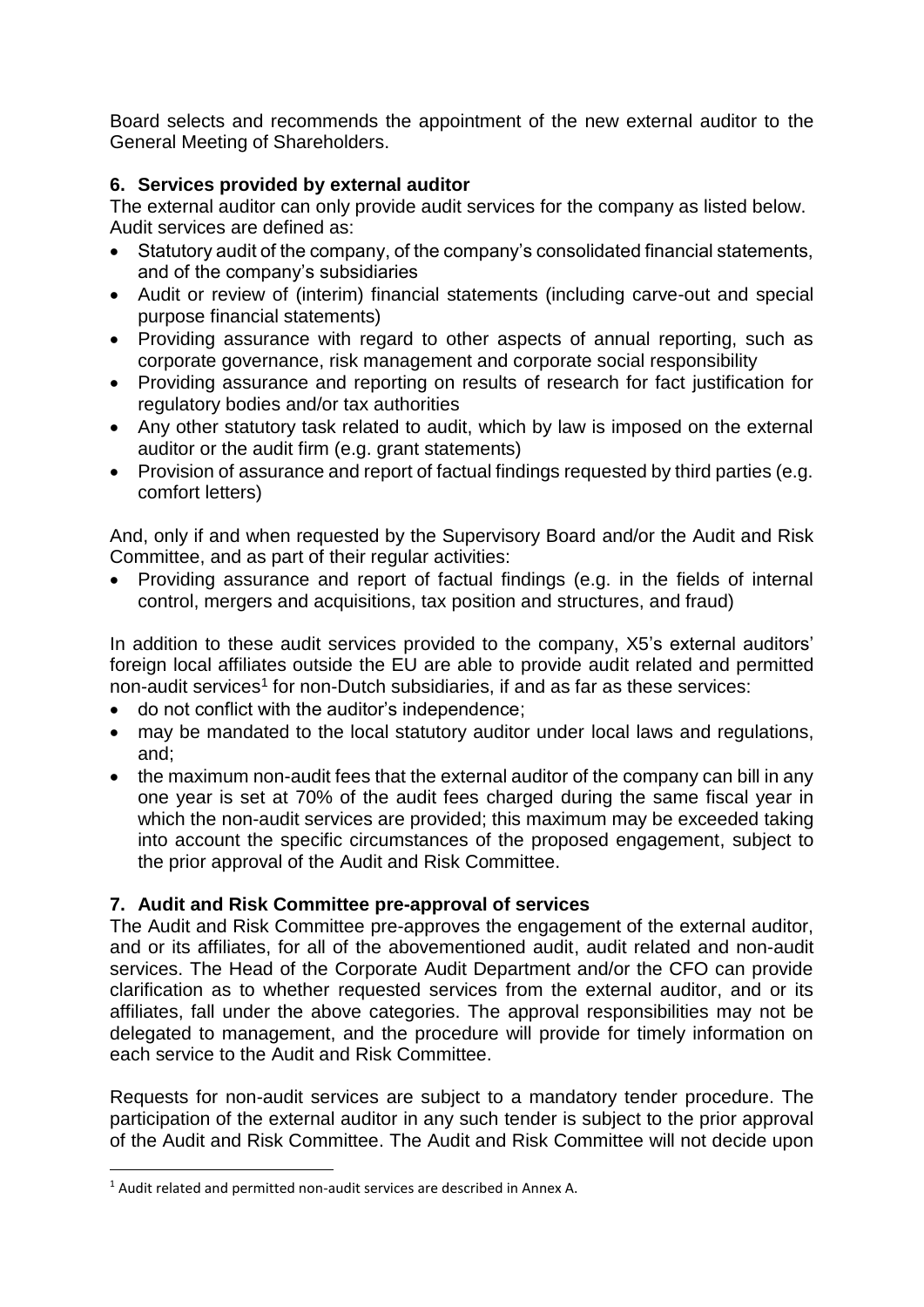participation of the external audit company in a tender before having obtained a formal confirmation in writing from the external auditors' key audit partners (including at least the lead partner in the Netherlands) that the requested non-audit services are permitted under the external auditor's internal independence guidelines and any other applicable rules and regulations (re. Rule 3).

Subject to prior approval of the Supervisory Board, the Audit and Risk Committee may delegate any of the above decisions with respect to audit related and non-audit services to one or more of its members.

The Audit and Risk Committee must be informed on a quarterly basis about all services provided by the external auditor and or its affiliates.

## **8. Rotation of audit partners**

X5 requires its external auditor to provide an appropriate balance between going concern (effectiveness and efficiency, e.g. audit costs), risk management, independence and credibility. Rotation of the lead (signing) and concurring (review) partner of the X5 audit is required after a maximum period of five (5) fiscal years from their appointment date into this position. None of these partners may rotate to a different position within the X5 audit team within a period of three years. Other key audit partners, either at the X5 group level or partners signing off audit opinions of material X5 entities, are required to rotate from their position after a maximum period of seven (7) fiscal years.

## **9. Responsibility of the external auditor**

The external auditor must maintain a quality control system which provides reasonable assurance that its independence will not be impaired. The external auditor reports annually to the Audit and Risk Committee on all aspects concerning independence, including possible conflicts with this policy, if any. The external auditor annually confirms its independence in writing. The external auditor ensures that their firm will remain registered at the Autoriteit Financiële Markten (AFM) as a PIE permit holder. Any material changes in this registration will be reported immediately in writing to the Audit and Risk Committee.

### **10.Hiring arrangements**

X5 and the external auditor agree on a restricted hiring policy:

- X5 will not hire partners and professional employees of the external auditor involved in the X5 audit within the previous two (2) years, unless the consent of the firm is obtained
- The external auditor will not hire senior management from X5 for involvement in the X5 audit within two (2) years of the termination of their employment with X5

### **11.Maintenance of rules**

The Audit and Risk Committee will address any changes to these rules or situation as needed. Any independence issues or conflicts of interest will be communicated immediately to the AFM, relevant exchange commissions and any other regulatory body as required.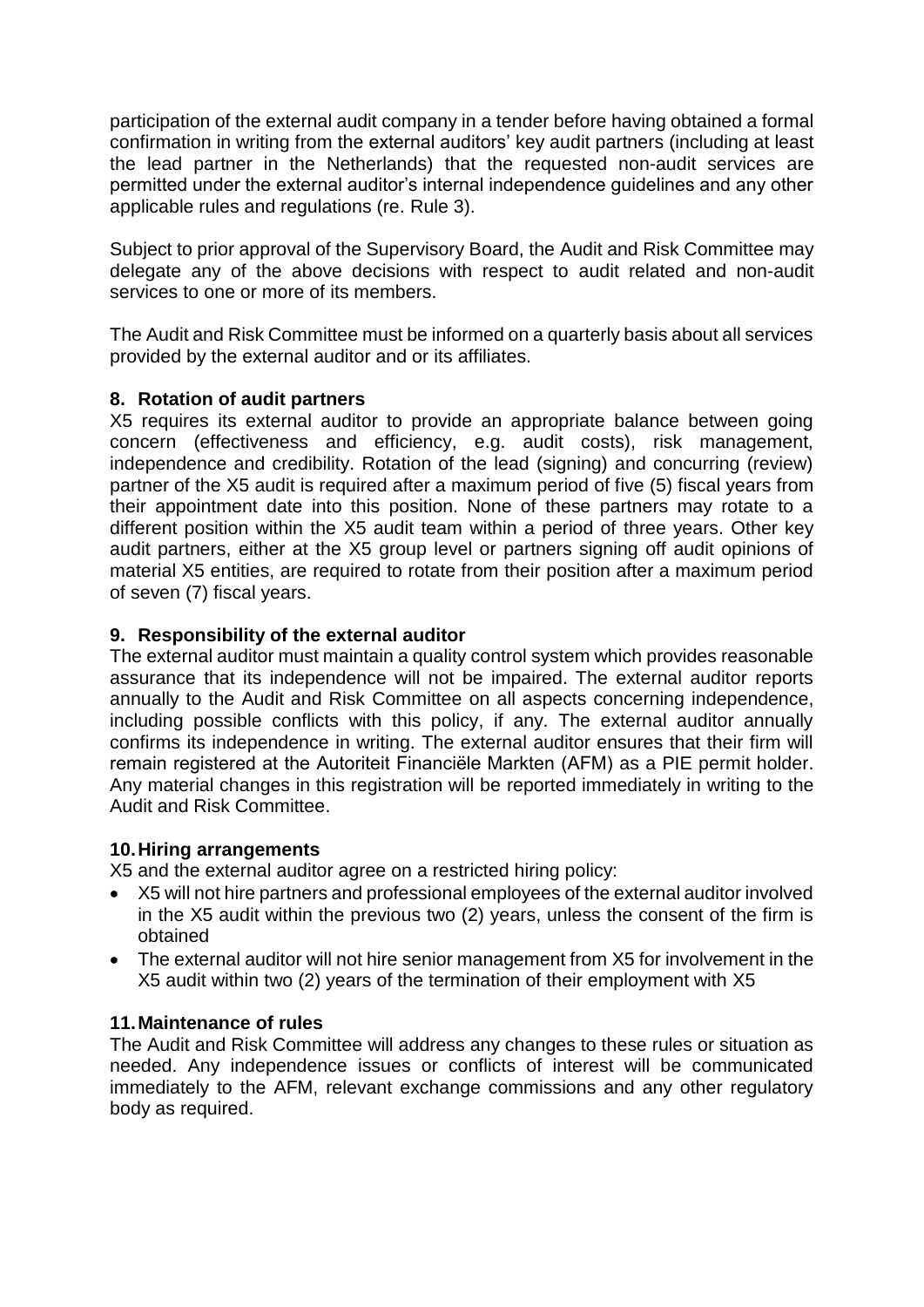### **12.Communication**

X5 will communicate its rules on auditor's independence and selection to stakeholders.

### **13.Date of effectiveness**

On 12 November 2015, X5's General Meeting of Shareholders appointed EY as the new external auditor of the company. This appointment is intended for the audit services to the company and the company's consolidated financial statements commencing in the fiscal year 2016.

These rules are amended on 25 June 2019, and effective as per the same date.